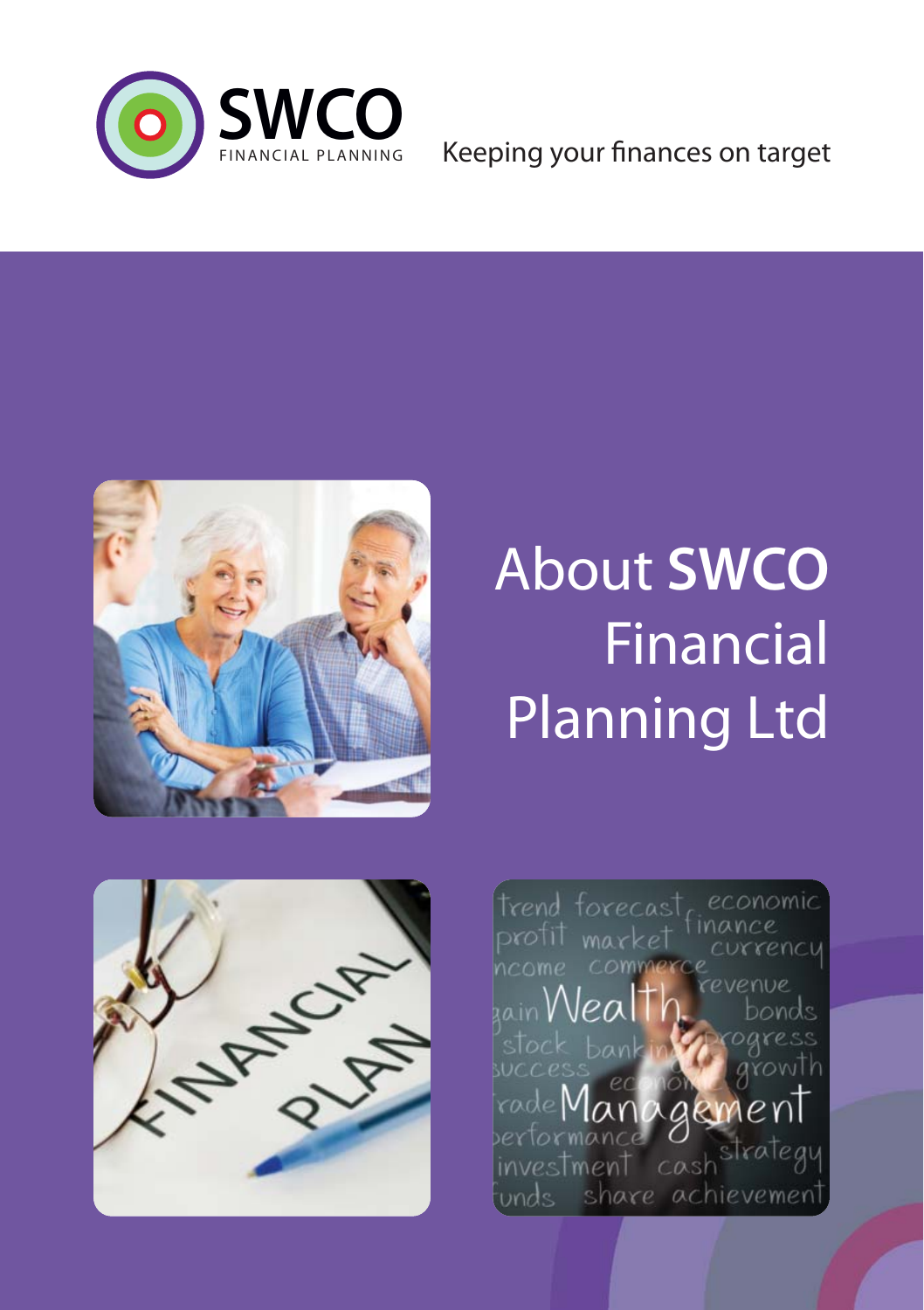



#### **About us**

SWCO is committed to providing totally Independent Financial Advice, finding the right combination of investments, products and tax-wrappers that balance cost, risk and flexibility to help you meet your financial and lifestyle goals.

As a small company we work extremely hard to deliver a high level of customer service. We work together with our clients to get a thorough understanding of their financial situation, attitude to investment risk and long-term goals, and meet face to face with our clients regularly to ensure we maintain a successful, two-way relationship.

We offer a full range of financial planning strategies and specialise in Investment planning and Retirement planning. With over 15 years of advising private clients we have established professional relationships with a number of local Solicitors and Accountants in the respect of Lasting Powers of Attorney, Wills, Trusts and Inheritance Tax Planning.

In addition to holding the relevant Diploma-level qualifications for financial planning we have qualified advisers with the specialist Certificate in Long Term Care planning, relevant to the very specific planning needs of retired clients and elderly client advice.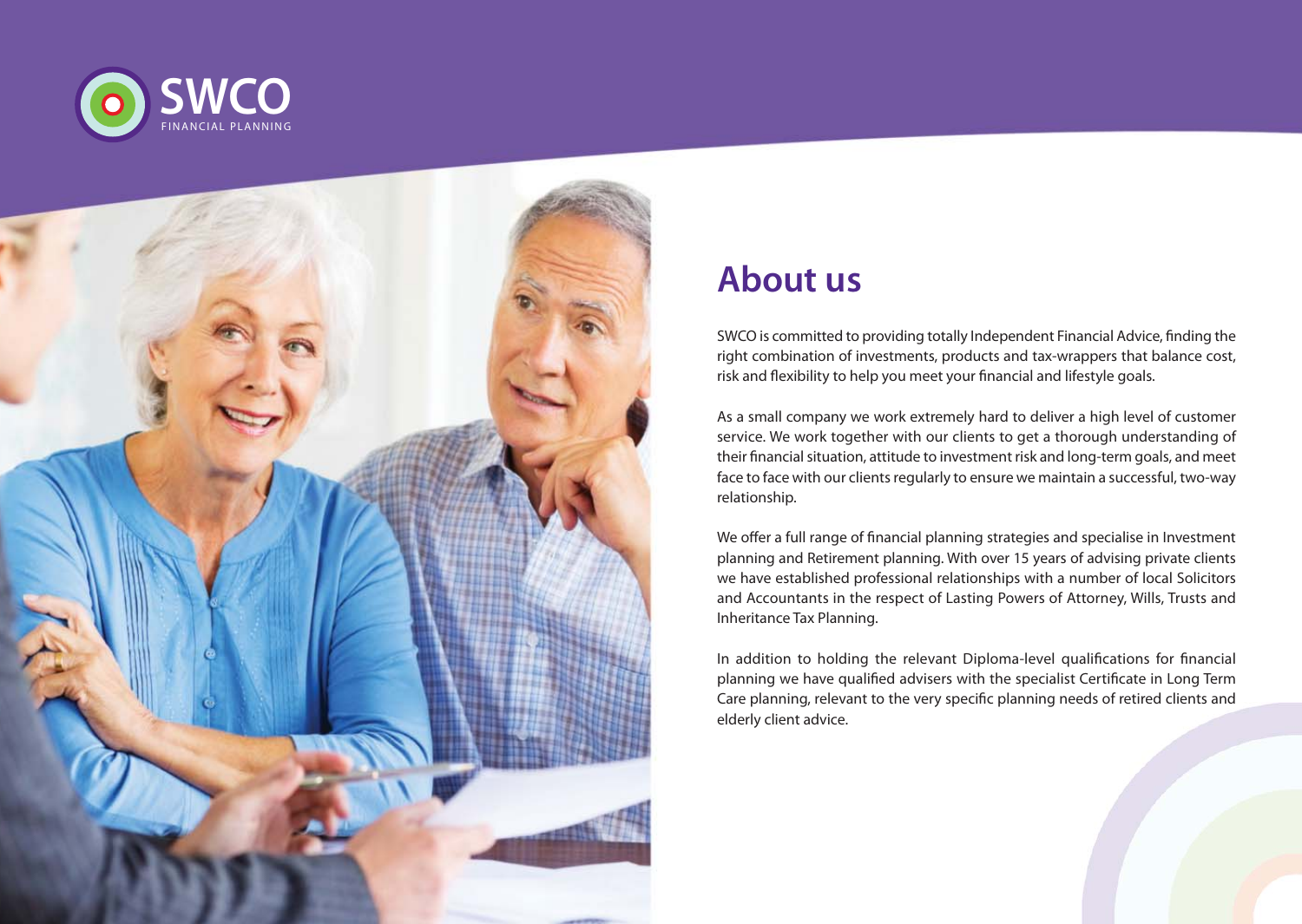

### **Our Services Include**

- Pre-retirement planning
- Post-retirement options
- Pension review service
- Short-term savings
- Long-term investment strategies
- Ethical investments
- Long-term care provision
- Income protection
- Life and health insurance
- Business protection
- Inheritance tax and estate planning

### **Our service proposition**

Listening and Learning about what you, our client, want to achieve is the most important part of our service and we invest heavily in spending time talking to you in detail about your objectives and how you can realistically achieve them. We will take into account possible future economic conditions such as inflation and interest rates together with your views on investment risk. We will base our recommendations on comprehensive low-cost investment strategies that balance risk and reward, reviewing and adapting them as necessary to ensure that your long term financial goals are achieved.

We partner with an Independent Investment Committee giving access to a full range of portfolios meeting the individual needs of our clients. These are monitored on an ongoing basis to ensure that your objectives are met and re-balanced as necessary.

Through our market intelligence and our professional partnerships we offer a wide range of Investment and Retirement planning solutions. These may include using investment Platforms and Wrap systems which allow investors access to the widest range of retail funds across the "whole of market" at minimal cost. Our ongoing service ensures that your tax allowances are utilised and the appropriate tax-wrappers are used in order to minimise taxation and enhance returns.

Subsequently, we will review your circumstances regularly, looking at how your investments are performing and how they may be affected by any changes in your circumstances. If necessary we will make further recommendations to ensure that your finances continue to work effectively thereby **keeping your finances on target.**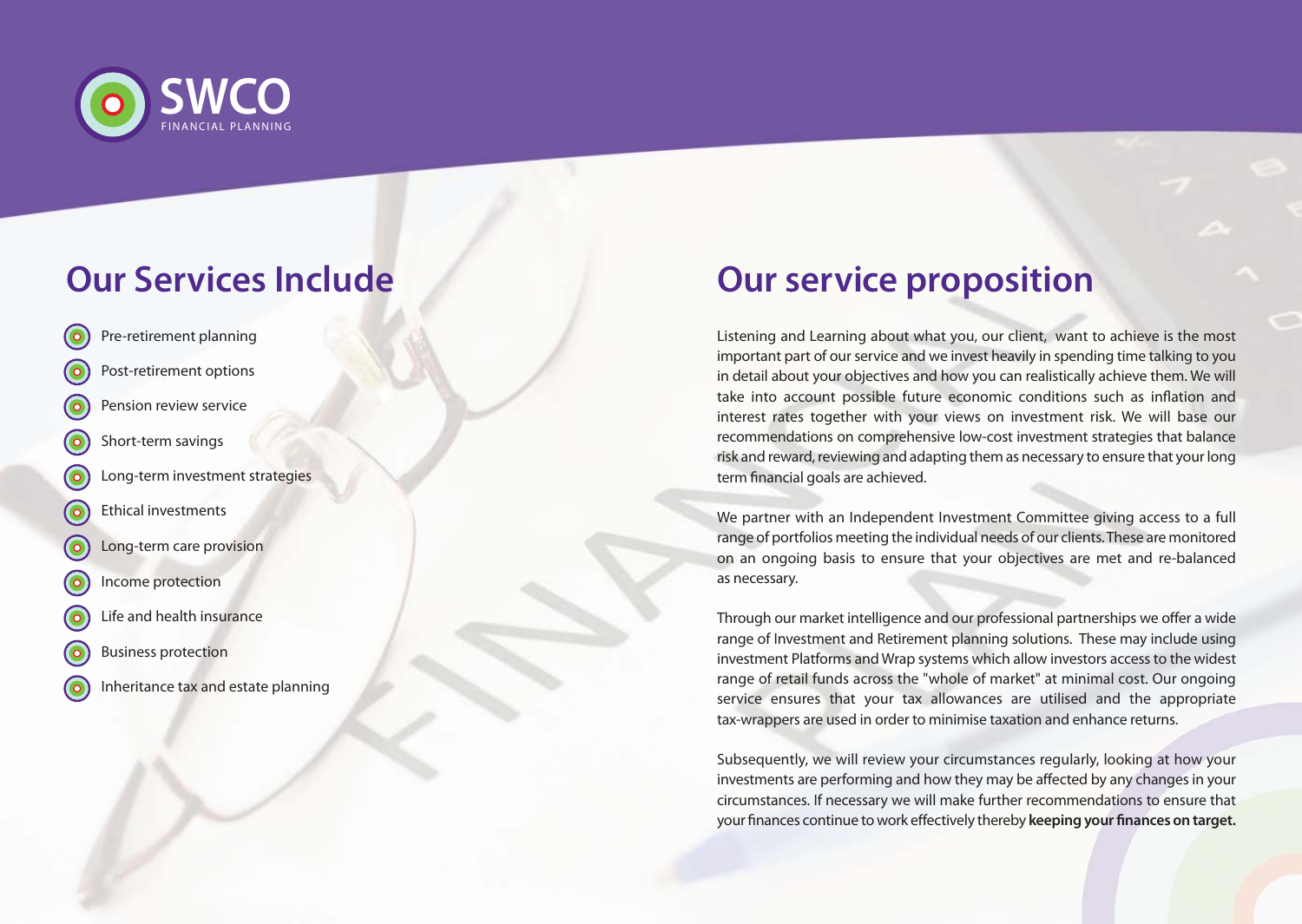

economic orecas rrenci  $ce$ revenue lea ievemen  $\alpha$ <sub>C</sub>

### **Cost of advice**

The initial meeting is without obligation. Once we have had the chance to meet you and understand your requirements, we'll be able to explain the likely costs. Payment can be made by either a separate fee, or you can offset the cost from your Investment strategy.

At SWCO Financial Planning we are totally committed to providing Independent Financial advice which means we are able to find the right solution for our clients, balancing risk and cost with full transparency.

## **Client testimonial**

"Thanks for your unfailing courtesy, warmth and efficiency in dealing with my finances. It has been a great pleasure to be in contact with you. You have advised me with not only knowledge, but person to person skills which are often lacking. Being treated with respect and confidence (and sometimes humour) has helped me move on not only financially but as a whole person" **Mrs F, Enfield**